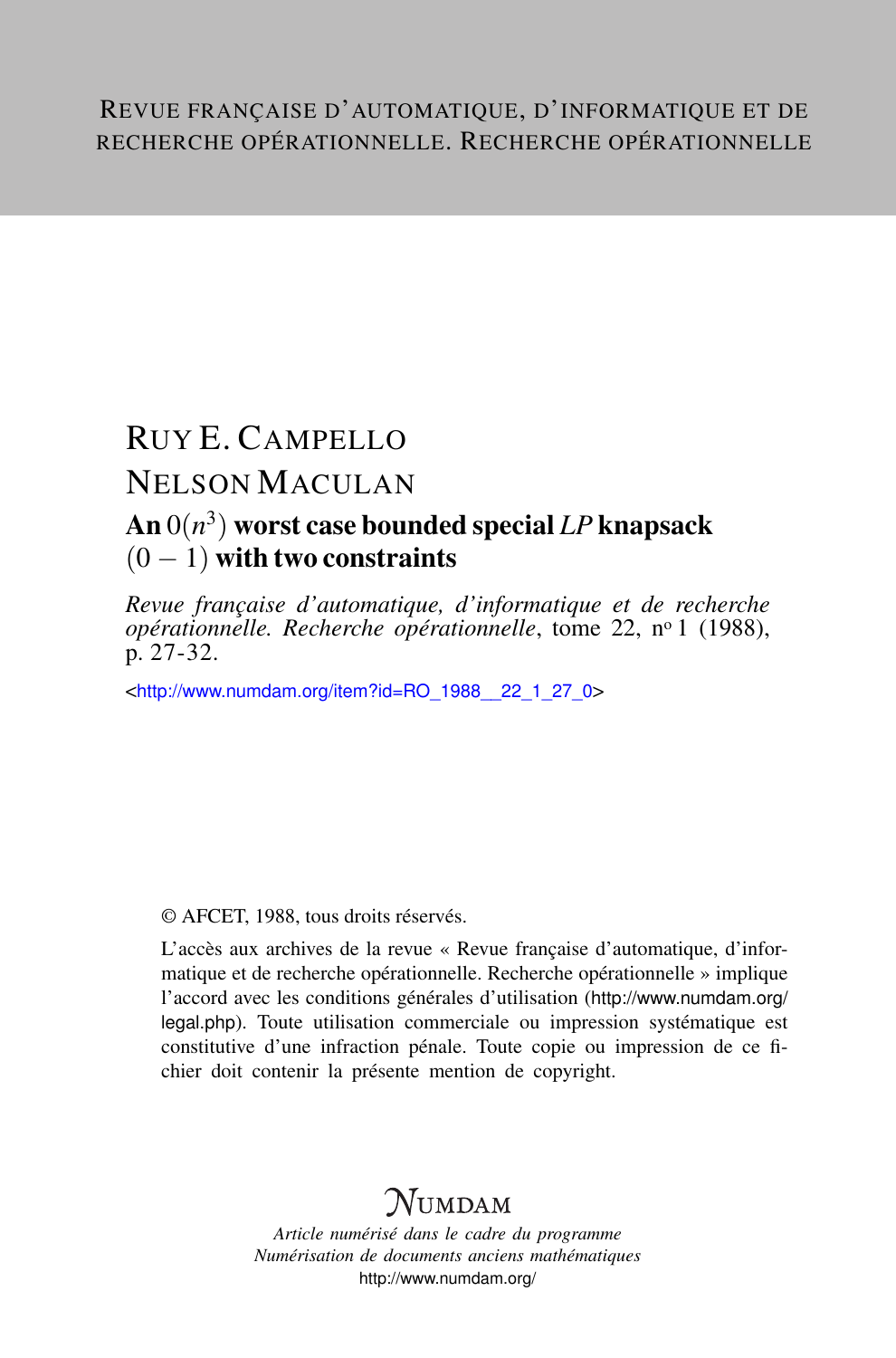Recherche opérationnelle/Operations Research

(vol. 22, n° 1, 1988, p. 27 à 32)

## **AN 0 (n<sup>3</sup> ) WORST CASE BOUNDED SPECIAL LP KNAPSACK (0-1) WITH TWO CONSTRAINTS (\*)**

by Ruy E. CAMPELLO  $(1)$  and Nelson MACULAN  $(2)$ 

Abstract.  $-$  In this paper it is shown that a linear knapsack  $(0 - 1)$  problem amended with a *nontrivial multiple-choice constraint can be solved by an algorithm requiring running time O* (n<sup>3</sup> ). *Though not being a new resuit the approach of the proof is worth reporting for it is based on the nice ideas of geometrie complexity and efficient median-jïnding.*

Keywords : Linear programming; knapsack  $(0-1)$ .

Résumé. — *Dans cet article on montre que le problème de programmation linéaire du sac-à-dos* (0—1) *dans lequel le nombre de variables valant* 1 *est fixé peut être résolu par un algorithme de complexité temporelle en O* (n<sup>3</sup> ). *Son intérêt réside dans sa preuve géométrique et Vutilisation de Falgorithme de la médiane.*

Mots clés : Programmation linéaire; sac-à-dos  $(0-1)$ .

### **1. THE LINEAR (0-1 ) KNAPSACK PROBLEM**

The problem *(LKP-k)* addressed here is a special linear knapsack with an additional nontrivial constraint. This is an important mathematical programming problem for it arises as a subproblem in various integer programming problem.

Let problem *(KLP-k)* be defined as follows:

$$
\text{maximize } x_0 = \sum_{j=1}^n q_j x_j \tag{1.1}
$$

Recherche opérationnelle/Operations Research, 0399-0559/88/01 27 06/\$ 2.60 © AFCET-Gauthier-Villars

<sup>(\*)</sup> Received September 1986.

This work was partially supported by FINEP/MCT and CNPq/MCT.

*<sup>(</sup> 1 )* FURNAS, Centrais Elétricas S.A., Rua Real Grandeza, 219, 22283 Rio de Janeiro, RJ, Brazil.

<sup>(</sup> 2 ) COPPE and Instituto de Matemâtica, Fédéral University of Rio de Janeiro, P.O. Box 68501, 21945 Rio de Janeiro, RJ, Brazil.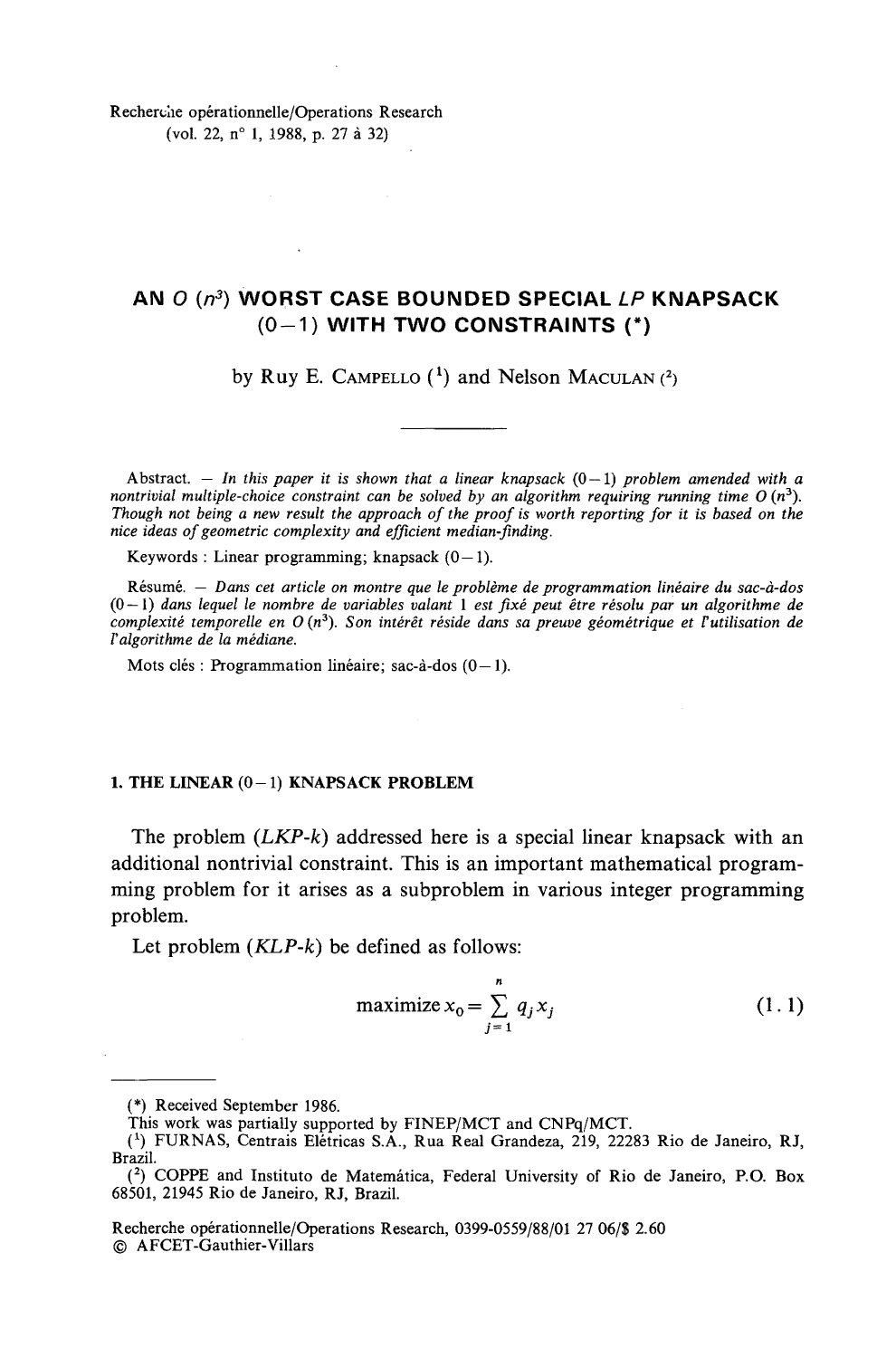subject to:

$$
\sum_{j=1}^{n} a_j x_j \leq T \tag{1.2}
$$

$$
\sum_{j=1}^{n} x_j = k \tag{1.3}
$$

$$
0 \le x_j \le 1, \qquad j = 1, 2, \dots, n \tag{1.4}
$$

where  $q_i$ ,  $a_i$ ,  $(j = 1,2, \ldots, n)$  and *T* are real constants and  $0 < k < n$  is an integer. We shall assume that the feasible set to *(LKP-k)* is non-empty and thus  $v(LKP-k) < \infty$ , where  $v(.)$  stands for the value of (1.1) at the optimal solution.

This problem has received much attention in recent literature. Linear  $(0-1)$ knapsack problems with generalized upper bound constraints (GUB) and special ordered sets are treated by Johnson and Padberg (1981) where several properties of the convex hull of the associated  $0-1$  polytope are derived. Campello and Maculan (1983) report on a subgradient technique for generating a lower bound to  $(LKP-k)$  when  $(1.4)$  is replaced by  $x_i \in \{0,1\}$ ,  $j=1,2,\ldots,n$ . This problem is known to be NP-hard although it can generally be solved in pseudo-polynomial time by dynamic programming.

The knapsack *LP* has been shown to have time complexity *O (n)* using linear median-finding techniques while the multiple-choice knapsack *LP* is *O (nlogri)* using efficient planar convex huil algorithms. It is also worth mentioning that the multiple-choice knapsack with two linear programming constraints is  $O(n \log n + m^2 \log^3(n/m))$ , where *m* is the number of multiplechoice constraints. The details of these results are described in Dyer (1983 and 1984). For a survey of the literature see Zemel (1980) and Dudzinski and Walukiewicz (1987).

In this paper we report on an algorithm requiring worst case time bound  $O(n^3)$  for solving (*LKP-k*). Though not being a new result the approach is worth reporting for it is based on the nice ideas of geometrie complexity and efficient median-finding. A complete numerical example with four variables is included.

### **2. AN O** *(n<sup>3</sup> )* **ALGORITHM FOR SOLVING** *(LKP-k)*

It is known that any linear programming problem with *n* variables and a fixed number of constraints, say  $m$ , is solved in time  $O(n^m)$ . Problem (LKP*k*) has  $(2+n)$  constraints and therefore, according to this result, could be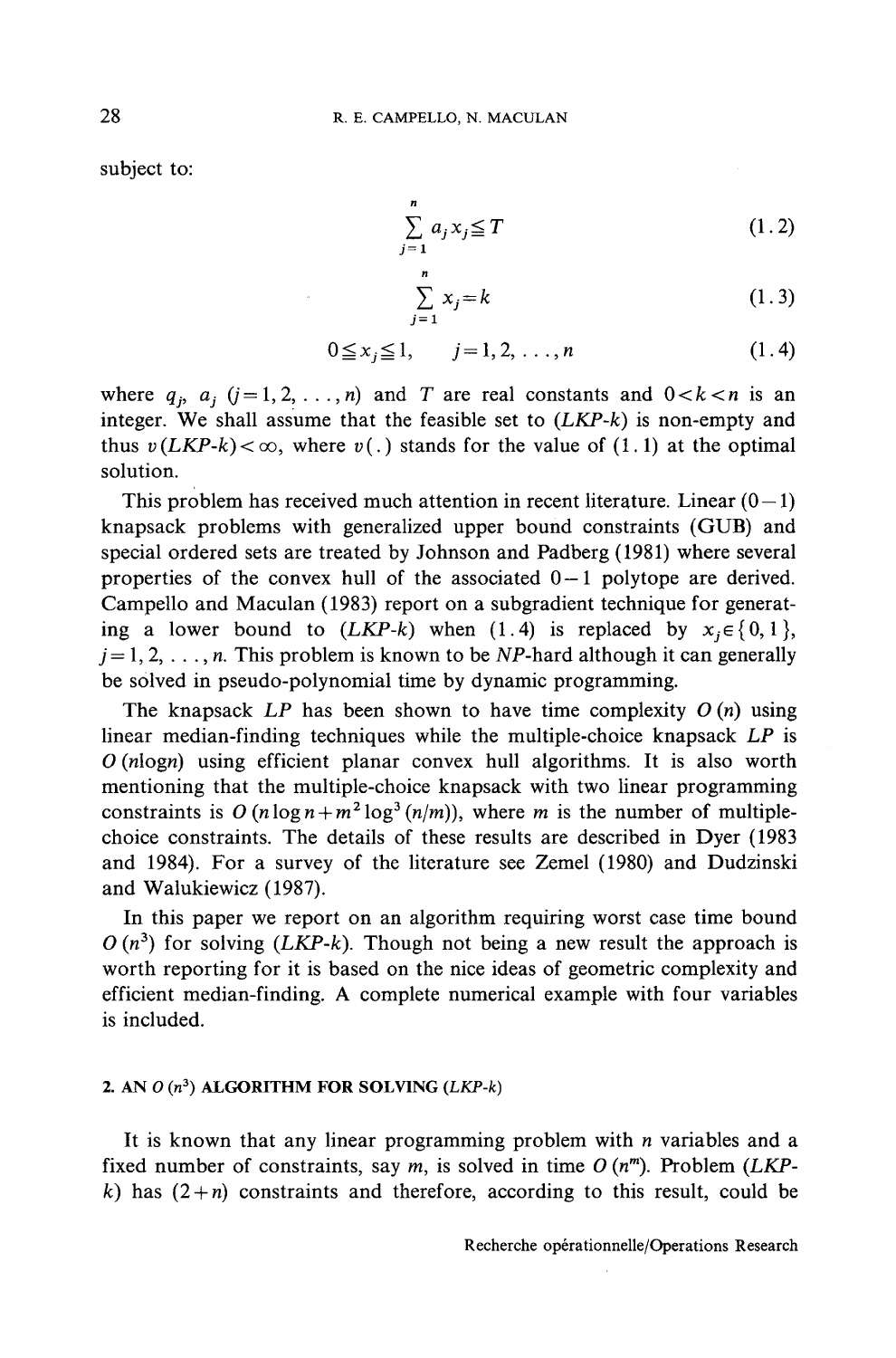solved in running time  $O(n^{2+n})$ . In this case, however, one can do much better than that for the upper bound constraints  $0 \le x_i \le 1$ ,  $j \in N$  on each variable can be replaced by generalized upper-bounded constraints (GUB). The other two constraints are left as before. As such, the complexity reduces to  $O(n^2)$ .

Yet, in this particular case an interesting approach due to Muller and Preparata (1978) and Dyer (1983) based on the ideas of geometrie complexity can be developed so as to prove that there exists an  $O(n^3)$  time algorithm.

THEOREM: There exists an O (n<sup>3</sup>) time algorithm for solving problem (LKP*k).*

*Proof:* Let *{LKD-k)* be the dual of *(LKP-k):*

$$
(LKD-k)\text{ minimize } w_0 = Tu + ky + \sum_{j=1}^{n} v_j
$$

subject to:

$$
a_j u + y + v_j \geq q_j
$$
, for all  $j \in N$   
 $u \geq 0$  and  $v_j \geq 0$ , for all  $j \in N$ 

Define  $f_i(u, y) = \text{maximum } \{0, q_i - a_i u - y\}$ ,  $j \in N$  and  $f_0(u, y) = Tu + ky$ . Hence, problem *{LKD-k)* can be written as follows:

$$
\underset{u \geq 0}{\text{minimize}} w_0 = \sum_{j=0}^{n} f_j(u, y)
$$

Once *{LKD-k)* has been solved the correspondent solution to *{LKP-k)* can be retrieved, applying standard linear programming duality techniques in *0{n)* time, therefore leaving the complexity of any algorithm for *{LKP-k)* unaffected. Thus, the solution of the dual rather than the primai will be examined.

On solving *{LKD-k),* it suffices to notice that one has to minimize a sum of convex functions because  $f_j$  for all  $j \in N$  are convex polyhedral functions of  $(u, y)$   $(u \ge 0)$ , defining two regions of linearity, see Rochafellar (1970).

The tree-dimensional graph of  $f_j$  ( $j \in N$ ) is a polyhedral surface having two plane faces, one edge and one vertex  $(u \ge 0)$  (see Fig. 1).

As such,  $E_j = \{(u, y, 0) | u \ge 0 \text{ and } q_j - a_j u - y = 0\}$  is the edge of  $f_j$  and  $V = (0, q_i, 0)$  its vertex. Notice that both are unbounded though this difficulty can be overcome.

vol. 22, n° 1, 1988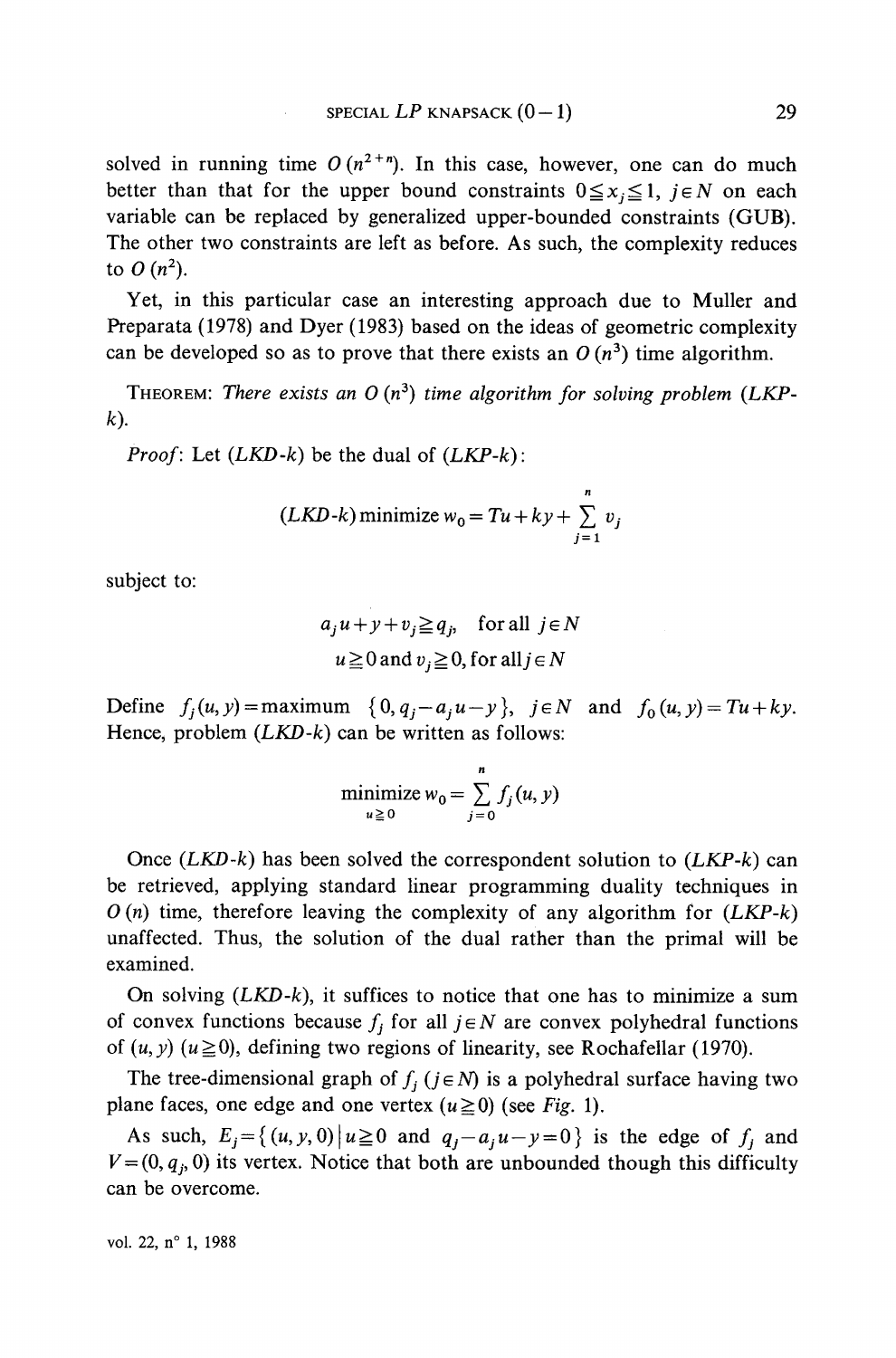

Figure l

Muller and Preparata (1978) have shown that an optimal solution to max  $w_0 = \sum_{j=0} f_j(u, y)$  is either a vertex to one  $f_j(j \neq 0)$  or a "pseudovertex" whose cordinates *u* and *y* are defined by the intersection of at least two edges.

We do have one vertex for each  $f_i(j\neq0)$  and there are *n* of such vertices. Since the maximum number of intersections of the *n* edges is  $\binom{n}{2}$ , it follows

that (*LKD-k*) can be solved by evaluating  $\binom{n}{2}$  + *n* times its objective function. Each évaluation requires *O (n)* time. Therefore, finding the solution to *(LKD* $k$ ) can be accomplished by an  $O(n^3)$  time algorithm.

Giving an optimal solution to *(LKD-k\* the optimal solution to *(LKP-k)* can be easily retrieved in *O (n)* time by standard linear programming duality without increasing the overall complexity.

### 3. NUMERICAL EXAMPLE

Let *(LKP-k)* and its dual *(LKD-k)* be as follows:

$$
(LKP-k): \text{maximize } x_0 = 4x_1 + x_2 + 7x_3 + 8x_4
$$

Recherche opérationnelle/Operations Research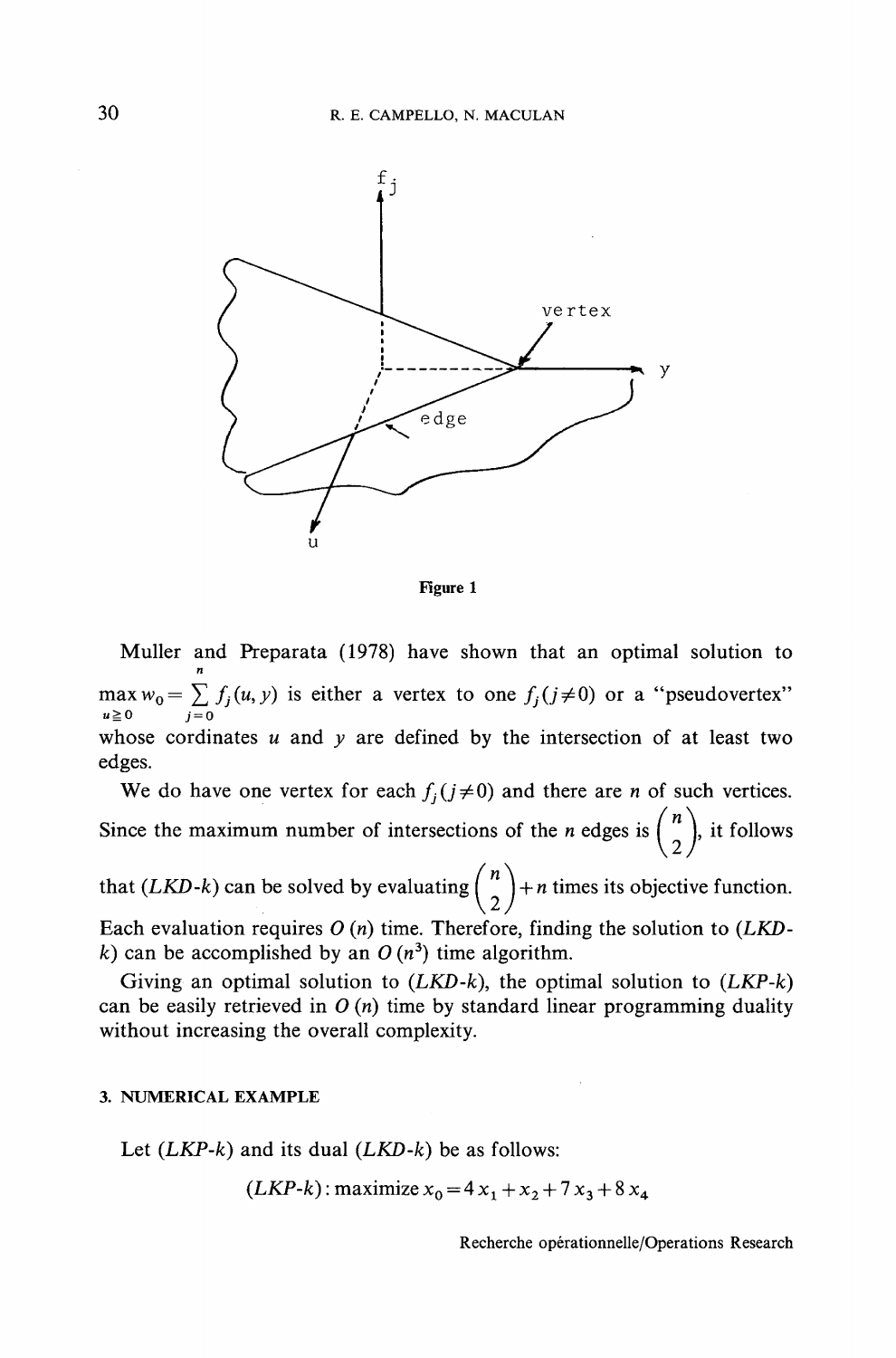subject to:  $4x_1 + 2x_2 + 3x_3 + x_4 \le 7$ 

$$
x_1 + x_2 + x_3 + x_4 = 3
$$
  
0 \le x<sub>j</sub> \le 1, j = 1, 2, 3, 4  
(*LKD-k*): minimize  $w_0 = \sum_{j=0}^{4} f_j(u, y)$ 

subject to:  $u \ge 0$ where:  $f_0(u, y) = 7u + 3y$ 

$$
f_1 (u, y) = \text{maximum} \{0, 4 - 4u - y \}
$$
  

$$
f_2 (u, y) = \text{maximum} \{0, 1 - 2u - y \}
$$
  

$$
f_3 (u, y) = \text{maximum} \{0, 7 - 3u - y \}
$$
  

$$
f_4 (u, y) = \text{maximum} \{0, 8 - u - y \}
$$

The vertices and edges of  $f_j$  are depicted in figure 2.